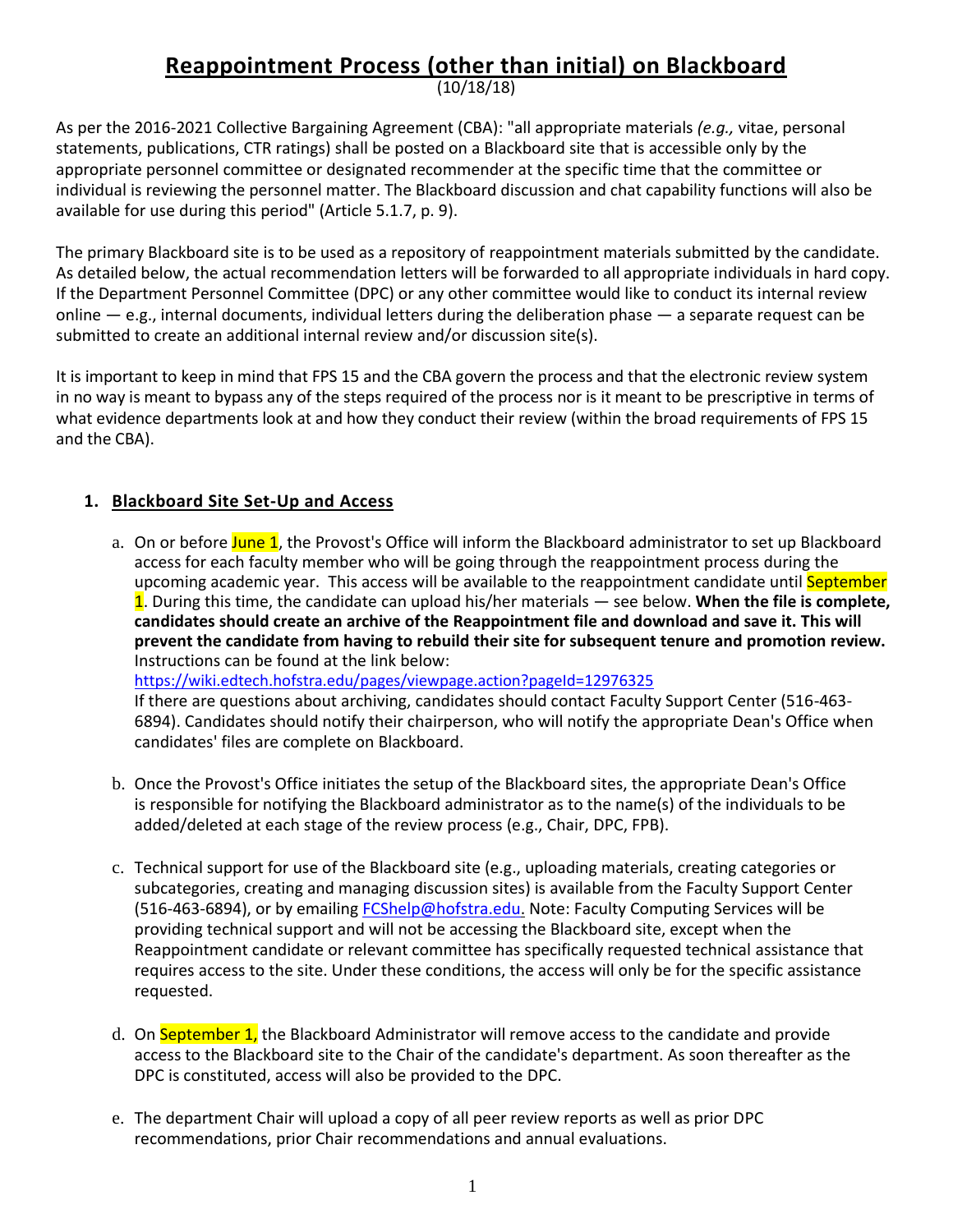- f. After September 1, the candidate will still be able to add materials throughout the process but will not have direct access to the site. The additional materials will need to be submitted to the Chair of the DPC.
- g. Any discussion site(s) set up for the DPC (or any other committee, e.g., FPB) will only be accessible to the members of that committee.
- h. If requested, secretary access will also be provided so that support can be provided to the department Chair and/or the DPC to upload any additional materials, as appropriate.
- i. Once the DPC and department Chair have issued their recommendation to the Dean (by October 15), their access to the Blackboard site will be terminated and access will be provided to the appropriate FPB members and Dean. The FPB shall have access until November 22.
- j. The Dean shall have access until  $J_{\text{anuary}}$  10. The Dean will forward to the Provost's Office paper copies of:
	- i. His/Her recommendation
	- ii. DPC recommendation, including any minority reports
	- iii. Department Chair recommendation
	- iv. FPB recommendation (only when the FPB has engaged)
	- v. Candidate's personal statement and vita

k. In the event that a UAB recommendation is requested/required, access will be provided to UAB members until February 25.

- 1. The Provost shall then have access until April 1.
- m. Notes:
- i. The access described above is consistent with the general steps as described in the CBA.
- ii. After the initial setup, any communication to the Blackboard Administrator (e.g., access for the department Chair, AHTC, FPB; adjustments in dates) will be handled by the appropriate Dean's Office until such time as the Dean has issued his/her recommendation. Thereafter, any adjustments will be communicated by the Provost's Office.
- iii. The dates provided above are the target dates listed in Appendix A of the current CBA. If any date falls on a weekend, the actual date will be the next business date. In addition, if there is a delay in any step, the relevant dates will be adjusted accordingly.
- iv. The Blackboard site will remain available for Presidential and Trustee review until such time as a final decision is made.
- v. Once a final decision is made, the candidate's Blackboard site can be archived.

#### 2. **Blackboard Categories** — the initial setup by the Blackboard Administrator will include the following broad categories:

- a. Personal statement
- b. Vitae
- c. Annual evaluations
- d. Scholarly/Artistic Productivity
	- i. Publications
	- ii. Presentations
	- iii. Artistic products
	- iv. Grant activity
	- v. Works in progress
	- vi. Other